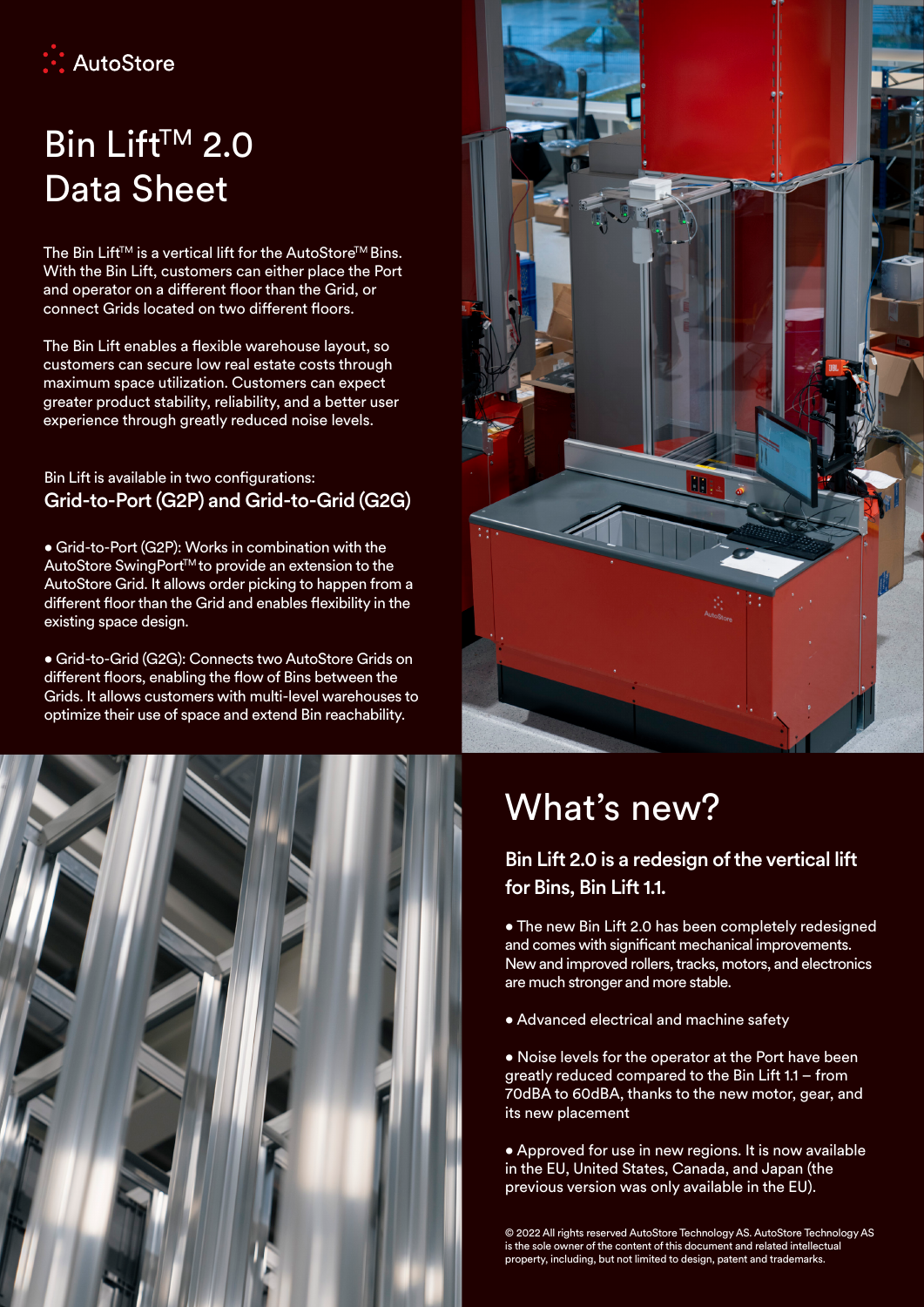

## Technical Specifications

| <b>Product name</b>                       | <b>Bin Lift<sup>™</sup></b>                                         | <b>Bin Lift™</b>                                                    |
|-------------------------------------------|---------------------------------------------------------------------|---------------------------------------------------------------------|
| <b>Model name</b>                         | <b>Bin Lift 2.0 Grid-to-Port</b>                                    | <b>Bin Lift 2.0 Grid-to-Grid</b>                                    |
| <b>Type</b>                               | AS-99401                                                            | AS-99404                                                            |
| Region                                    | EU, United States, Canada, Japan                                    | EU, United States, Canada, Japan                                    |
| <b>Dimensions</b>                         | L: 700 mm W: 655 mm H: Adjustable (Max height 16.5 m)               | L: 1,105 mm W: 745 mm H: Adjustable (Max height 16.5 m)             |
| Weight                                    | >100 kg (Depending on the height)                                   | >100 kg (Depending on the height)                                   |
| Max. load including Bin                   | 35 kg                                                               | 35 kg                                                               |
| Bin type support                          | 220 and 330 mm                                                      | 220, 330, and 425 mm                                                |
| Max. Bin throughput                       | 170 Bins/hr. (Bin Lift under Grid, 8 m total lift height)           | 100 (up) + 100 (down) Bins/hr.                                      |
|                                           | 163 Bins/hr. (Bin Lift under Grid, 9 m total lift height)           | (Bin Lift between Grids, 9 m total lift height)                     |
|                                           | 154 Bins/hr. (Bin Lift under Grid, 12 m total lift height)          |                                                                     |
|                                           | 131 Bins/hr. (Bin Lift under Grid, 16 m total lift height)          |                                                                     |
| Storage temperature                       | -25°C to +55 °C                                                     | -25°C to +55 °C                                                     |
| <b>Operating temperature</b>              | +2°C to +35 °C                                                      | +2°C to +35 °C                                                      |
| <b>Operation humidity</b>                 | 40% to 90% non-condensing                                           | 40% to 90% non-condensing                                           |
| <b>Noise levels</b>                       | <60 dBA in operator position                                        | <60 dBA in operator position                                        |
| (peak value)                              | <70 dBA on Grid                                                     | <70 dBA on Grid                                                     |
| Voltage range                             | Bin Lift 2.0 Controller Cabinet: 100 to 240 VAC                     | Bin Lift 2.0 Controller Cabinet: 100 to 240 VAC                     |
|                                           | Bin Lift 2.0 Motor Drive Cabinet: Three-phase 380 to 480 VAC (EUR)  | Bin Lift 2.0 Motor Drive Cabinet: Three-phase 380 to 480 VAC (EUR)  |
|                                           | Bin Lift 2.0 Motor Drive Cabinet: 3-wire/3PH 480/277Y VAC (USA/CAN) | Bin Lift 2.0 Motor Drive Cabinet: 3-wire/3PH 480/277Y VAC (USA/CAN) |
| <b>Rated current</b>                      | Bin Lift 2.0 Controller Cabinet: 1A                                 | Bin Lift 2.0 Controller Cabinet: 1 A                                |
| (normal operation)                        | Bin Lift 2.0 Motor Drive Cabinet: 5 A                               | Bin Lift 2.0 Motor Drive Cabinet: 5 A                               |
| Rated insulation voltage (Ui)             | Bin Lift 2.0 Controller Cabinet: 300 V                              | Bin Lift 2.0 Controller Cabinet: 300 V                              |
|                                           | Bin Lift 2.0 Motor Drive Cabinet: 500 V                             | Bin Lift 2.0 Motor Drive Cabinet: 500 V                             |
| Rated impulse withstand voltage<br>(Uimp) | 4 <sub>kV</sub>                                                     | 4 <sub>kV</sub>                                                     |